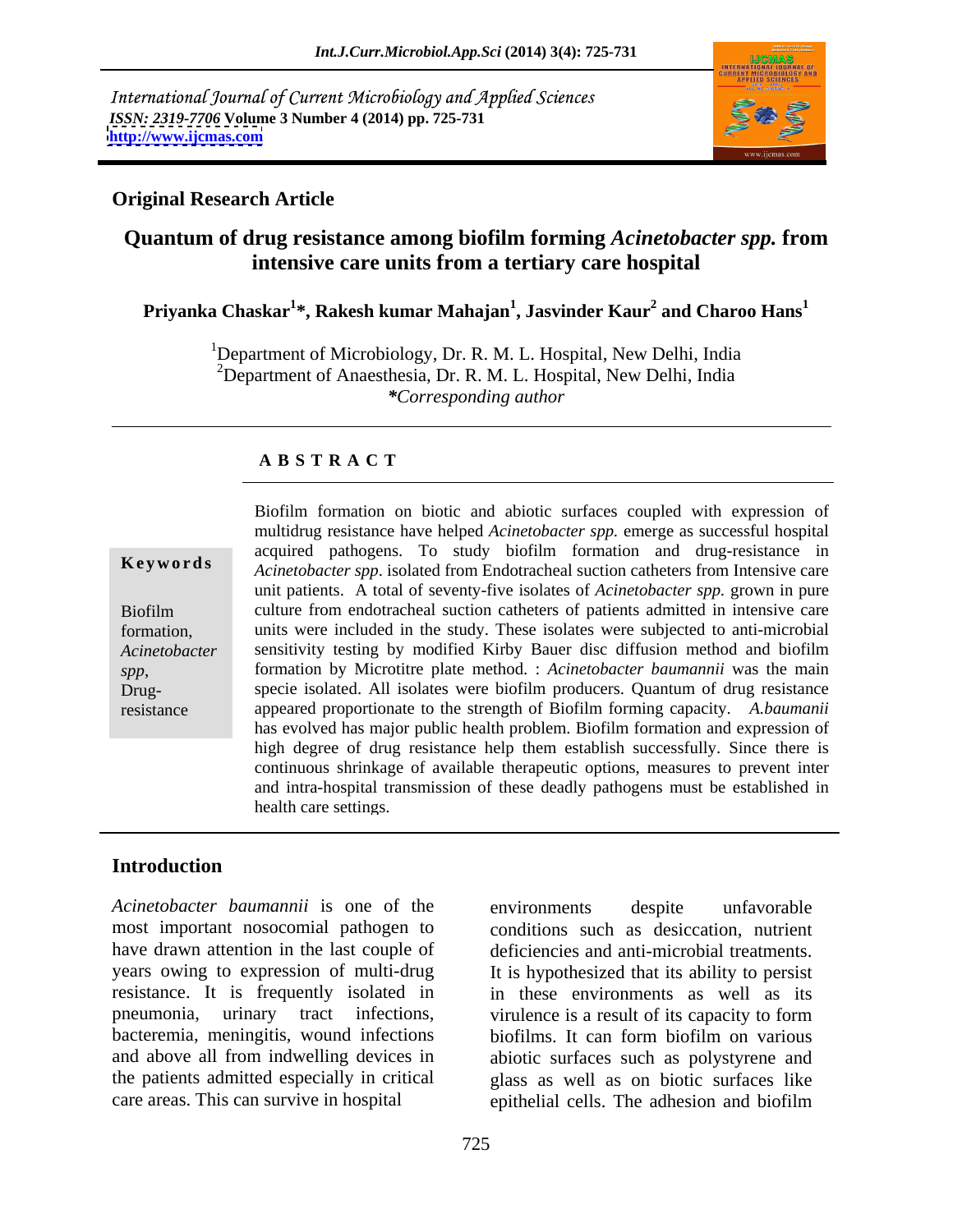forming characters of some clinical Acinetobacter spps. were subjected to isolates seem to be related to the presence conventional biochemical tests. The of multi-drug resistance. Of all the infections related to indwelling devices are Microscan WalkAway 40plus system for these conditions. The present study was quality control for the microscan

December 2010 to November 2011. The Observational. The Endotracheal (ET) used for determination of anti-biogram.<br>suction catheters from patients between Isolates were subjected to ESBL suction catheters from patients between 18-75 yrs of age on assisted ventilation, which grew pure culture of *Acinetobacter* testing (DDST) using ceftazidime (30mcg)<br>spp within 48 hours of sample inoculation and ceftazidime-clavulanic acid *spp* within 48 hours of sample inoculation on culture media, were included in the *Acinetobacter spp* were included and were discs and cefotaxime-3 amino formation and antibiogram pattern.

by Roll-Over Technique (Maki DG, *et al* 1977). The distal 5 cm of the catheter was sheep BA (blood Agar) plate and rolled back and forth across the surface five into the trypticase soya broth (TSB) with<br>times and incubated at  $37^{\circ}$ C overnight 0.25% glucose and incubated at  $37^{\circ}$ C for times and incubated at  $37^{\circ}$ C overnight.  $0.25\%$  glucose and incubated at  $37^{\circ}$ C for Then 2ml of Trypticase Sova Broth (TSB)  $18 - 24$  hrs. This inoculum was taken in Then, 2ml of Trypticase Soya Broth (TSB) was pushed through the lumen of the  $1:40$  dilution (5  $\mu$ l of inoculum in 195  $\mu$ l catheter and semi-quantitative culture was of TSB with 0.25% glucose). 200 microcatheter and semi-quantitative culture was carried out (Cleri, D. J, *et al* 1980).The colonies morphologically resembling

infections caused by this organism, the *Acinetobacter spp* were further tested in most difficult to eradicate since organisms speciation and results were recorded after in biofilm are irreversibly attached to 48 hrs of incubation. Standard strains of substratum or interface to each other organisms *Escherichia coli* (ATCC 25922) embedded in a matrix of extracellular and *Pseudomonas aeruginosa* (ATCC polymeric substances and activity of anti- 27853) were tested for gram negative microbial agents is greatly reduced under panels on weekly basis as a part of internal undertaken to detect biofilm production and its association with quantum of drug testing panels. The isolates were tested for resistance among the clinical isolates of antimicrobial susceptibility by Kirby- Acinetobacter baumannii. The second of Bauer's disc diffusion method. Discs **Materials and Methods Conserversity Conserversity Conserversity Conserversity Conserversity Conserversity Conserversity Conserversity Conserversity Conserversity Conserversity Conserversity Conse** The study was conducted in the (10mcg), gentamycin (10mcg), amikacin Department of Microbiology from (30mcg), pipercillin+tazobactum study design was Prospective co-trimoxazole (1.25mcg/23.75mcg) were study. A total of seventy-five lactamases by using cefotaxime 30 µg tested for potential to form biofilm phenylboronic acid 30 µg/300 µg discs *Acinetobacter spps.* were subjected to conventional biochemical tests. The isolates provisionally identified as Microscan WalkAway 40plus system for quality control for the identification and antimicrobial sensitivity manufactured by Hi-Media (Mumbai); ciprofloxacin (5mcg), amoxycillin clavulanic acid (10mcg), imipenem (30mcg), pipercillin+tazobactum (100mcg/10mcg), ceftriaxone (30mcg), used for determination of anti-biogram. Isolates were subjected to ESBL determination by double disc synergy testing (DDST) using ceftazidime (30mcg) and ceftazidime-clavulanic acid (30mcg/10mcg) and detection of AmpC  $\beta$ lactamases by using cefotaxime 30 µg discs and cefotaxime-3 amino phenylboronic acid 30 µg/300 µg discs (Jacoby, G.A. *et al* 2009).

The ET suction catheters were processed Semi-quantitative evaluation of biofilm transferred to the surface of a 90-mm 5% Freshly sub-cultured isolates were taken Semi-quantitative evaluation of biofilm formation was done by using Micro-titer plate method (Nural, C., *et al* 2008). Freshly sub-cultured isolates were taken and 3 isolated colonies were inoculated into the trypticase soya broth (TSB) with 0.25% glucose and incubated at  $37^{\circ}$ C for 18 -24 hrs. This inoculum was taken in 1:40 dilution (5 µl of inoculum in 195 µl of TSB with 0.25% glucose). 200 microliter of this was taken in the micro-titer plate and incubated at 37 C for 24 hrs. The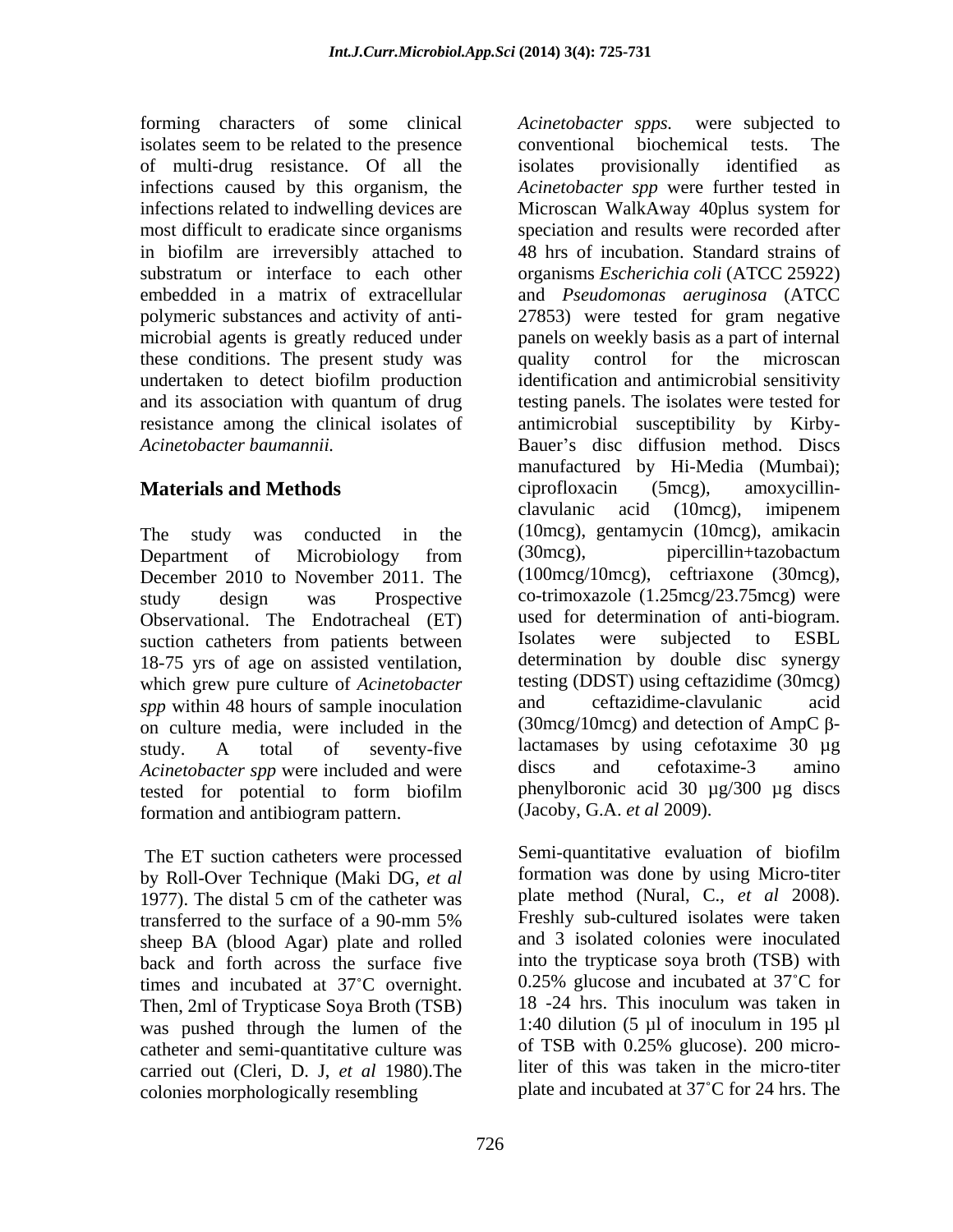micro-titer plate was then washed with result in the DDST. The isolates giving inphosphate buffer saline and dried in determinant results in DDST showed inverted position. Then, it was stained AmpC production in boronic acid double with 1% crystal violet for 5 min. The wells disc test. All the isolates which showed were rinsed 5 times with phosphate buffer resistance to impenem were subjected to saline. Subsequently, 200 µl of ethanolacetone  $(80:20, v/v)$  was added to solubilize 1% crystal violet. Optical solubilize 1% crystal violet. Optical isolates showed production of metallo density was measured at 595nanometer beta-lactamases. wavelength. Each isolate was tested in triplicate and the average value was taken. (Figure.1)The following values were assigned for biofilm formation  $OD_{595} < 1$ , biofilm formers were fully resistant to non-biofilm former;  $OD_{595} > 1$ , weak; carbapenem group of drugs while for  $OD_{595} > 2$ , medium;  $OD_{595} > 3$ , strong. medium strength biofilm formers, the *Escherichia coli* ATCC 25922 was taken resistance to carbapenem was 90.32%. as negative control and *Pseudomonas aeroginosa* ATCC 27853 was taken as positive control. *Acinetobacter baumannii* is ubiquitous,

isolates, seventy-one (94.67%) isolates were identified as *Acinetobacter baumanii* and four  $(5.33\%)$  were identified as Acinetobacter hemolyticus. Biofilm and are usually more resistant to formation of all the seventy five isolates was determined by using Microtitre plate method. All the isolates were biofilm biotic and abiotic surfaces, and all these producers. Strong biofilm formation was seen in twenty two (29.33%), medium in thirty one (41.33%) and remaining twenty two (29.33%) showed weak biofilm (Jawad, A., *et al* 1996. Musa, E.K., *et al* formation (Table-1). Anti-microbial 1990). susceptibility testing (AST) performed by Kirby Bauer disc diffusion testing showed 100% resistant to amoxycillin-clavulanic acid, ciprofloxacin, cotrimoxazole, methods that have been used for gentamicin, amikacin, ceftriaxone. identification of *Acinetobacter* species, Piperacillin- tazobactum was resistant in DNA-DNA hybridization remains the 80% whereas imipenem was resistant in a reference method (Bouvet, P.J. and 69.33% (Table 2) ESBL production could Grimont, P.A. 1986.). Species 69.33%. (Table.2) ESBL production could<br>
the demonstrated in eight (10.6%) out of identification with manual system and be demonstrated in eight (10.6%) out of seventy five isolates whereas sixty seven (89.33%) isolates gave in-determinant

disc potentiation test. Out of the fifty two imipenem resistant isolates, 9 (17.3%) beta-lactamases.

Correlation between biofilm formation and drug resistance showed that all the strong biofilm formers were fully resistant to (Table.3).

**Results and Discussion** which plays a significant role in the Out of seventy-five *Acinetobacter spp.* non-fermentative, gram-negative bacillus colonization and infection of patients in hospitals especially intensive care facilities. Studies have shown that *A. baumannii* strains survive desiccation far better than any other *Acinetobacter* species commonly used antimicrobial agents and have great potential to attach to various biotic and abiotic surfaces, and all these factors help *A.baumannii* establish itself as an impeccable nosocomial pathogen as compared to other *Acinetobacter spp* (Jawad, A., *et al* 1996. Musa, E.K., *et al* 1990).

> Identification of the *Acinetobacter spp.* poses a difficult challenge. Of the few DNA-DNA hybridization remains the reference method (Bouvet, P.J. and Grimont, P.A. 1986.). Species identification with manual system and semi-automated commercial identification systems like API 20NE, Vitek 2,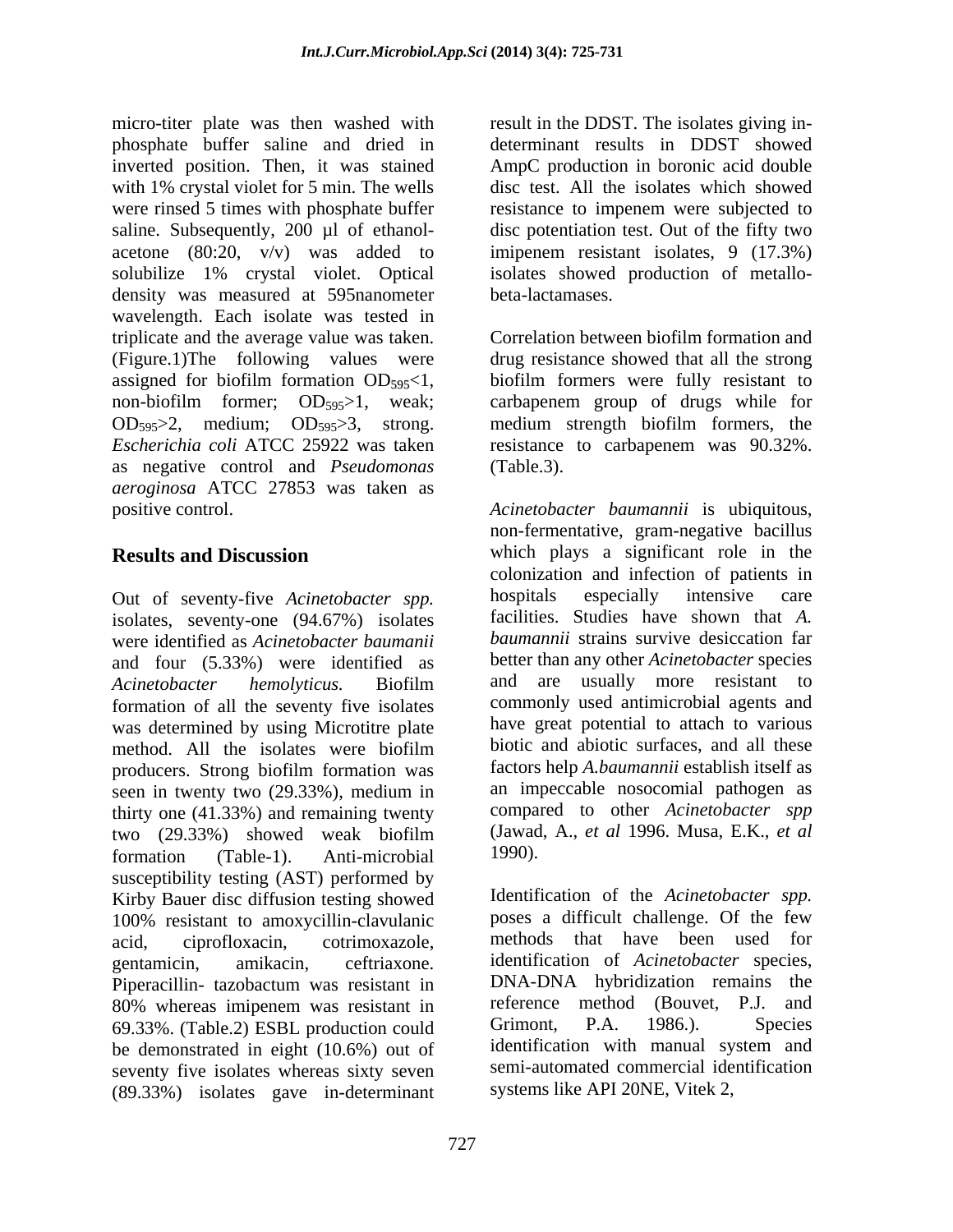|                                       | BIOFILM FORMATION |                 |        |
|---------------------------------------|-------------------|-----------------|--------|
| <b>TOTAL</b>                          | <b>WEAK</b>       | MODERATE STRONG |        |
| $ -$                                  | $\sim$            |                 | $\sim$ |
| $\overline{\text{PERCENTAGE}}$ 29.33% |                   | 41.34%          | 29.33% |

### **Table.1** Results for biofilm formation

**Table.2** Results of AST by Kirby Bauer disc diffusion testing

| Antibiotics   Ac   C  |  | l Alz | $\Box$ $Ca$ | $\overline{\text{C}}$ i |  | l Imn |
|-----------------------|--|-------|-------------|-------------------------|--|-------|
| tested $*$            |  |       |             |                         |  |       |
| Resistance            |  |       |             |                         |  |       |
| Resistance $\%$   100 |  |       |             | 100                     |  | 6933  |

\*Ac- Amoxycillin-clavulanic acid, G- Gentamicin, Ak- Amikacin, Co- Cotrimoxazole, Ci- Ceftriaxzone, Cf- ciprofloxacin, Pt- Piperacillin&Tazobactum, Imp- Imipenem

**Table.3** Showing drug resistance when compared with biofilm formation

|                              | <b>BIOFILM FORMATION</b>   |            |          |
|------------------------------|----------------------------|------------|----------|
| <b>ACINETOBACTER SPP.</b>    | $\vert$ STRONG(22) $\vert$ | MEDIUM(31) | WEAK(22) |
| Carbapenem-resistant strains | $\overline{\phantom{m}}$   |            |          |
| Carbapenem-sensitive strains |                            |            | . .      |
| <b>MBL</b> producers         |                            |            |          |

# **Figure.1** Showing Micro-titer plate method for Biofilm Formation

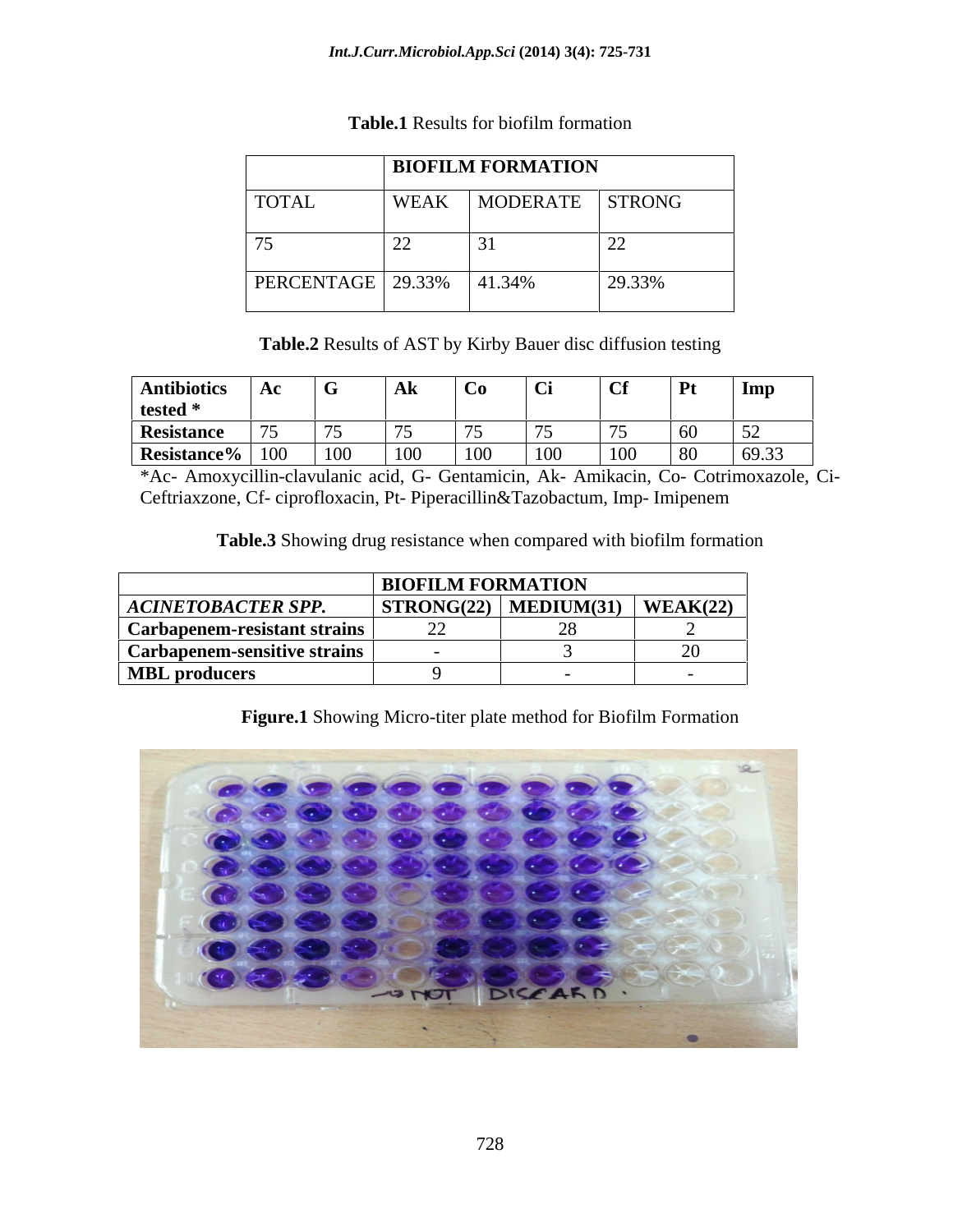Phoenix, and MicroScanWalkAway Extended-spectrum beta-lactamases systems, are not completely satisfactory. This can be explained in part by their specifically to meet the characterization beta-lactamases interfere with requirements of non-fermenting organisms

A biofilm is a community of multiple which showed ESBL production in 10.6 % bacterial cells associated with a surface, secretions. In present study, all the isolates production. A very high level of meningitis (Rodriguez-Bano, J., *et al*

In *Acinetobacter spp.,* resistance to all the major groups of antibiotics including been demonstrated. Resistance to for treatment. Bou et al (2000), in their (PBPs) (Fernandez-Cuenca, F, et al investigation of a nosocomial outbreak 2003). found that all the isolates exhibited high level of resistance to semi-synthetic Lee et al (2008) showed in their study that penicillins, ceftazidime, gentamicin, as a consequence of biofilm production, amikacin, netilmicin, cefepime including ability of *Acinetobacter spp.* to transfer imipenem and meropenem (Bou, G., *et al* genes horizontally might also enhance 2000). within these micro-communities and

limited database content and because the prevalence is hindered by difficulties with substrates used for bacterial species laboratory detection, especially in the identification have not been tailored presence of an AmpC. Presence of AmpC like; *Acinetobacter spp.* double disc synergy testing. This is arranged in a tertiary structure in intimate determinant result. In the present study, 9 contact with each other and encased in an (17.3%) isolates showed MBL production. extracellular matrix that consists of The only limitation to the study is that the carbohydrates, nucleic acid and proteins modified hodge test was not performed; so and other macromolecules. The most complete presence of carbapenamases common factors that can influence biofilm could not be detected. Authors suggest that formation are; nutrient availability, modified hodge test should be preferred bacterial appendages (pili & flagella), over disc potentiation test to detect quorum sensing and macromolecular complete spectrum of carbapenamase were biofilm producers. This is consistent cabapenem resistance seen in this study with finding of a study, which may be seen due to the presence of demonstrated the ability of *Acinetobacter* intrinsic type of beta lactamases i.e. *spp.* to form biofilms isolated from AmpC-type cephalosporinase and an catheter- related UTI, blood stream Oxacillinase. Presence of acquired binfections as well as a case of shunt related lactamases also i.e. MBLs (metallo-b-2008). IMP-like, VIM-like, and SIM-1 and tigecycline, colistin and polymixin has carbapenems may also be explained by been reported (Navon, V.S, *et al* 2007). In other mechanisms, such as porin loss or present study, we found high level of drug modification, presence of the CarO resistance to all major groups of protein, AdeABC efflux system and by antibiotics limiting the therapeutic options modification of penicillin-binding proteins Extended-spectrum beta-lactamases (ESBLs) have also been described for *A. baumannii*, but assessment of their true beta-lactamases interfere with demonstration of ESBL production with consistent with the finding of our study which showed ESBL production in 10.6 % isolates while 89.33% showed in production. A very high level lactamases) class B enzymes belonging to CHDLs (carbapenem hydrolyzing oxacillinase) class D enzymes has also been demonstrated. Resistance to (PBPs) (Fernandez-Cuenca, <sup>F</sup> , *et al* 2003).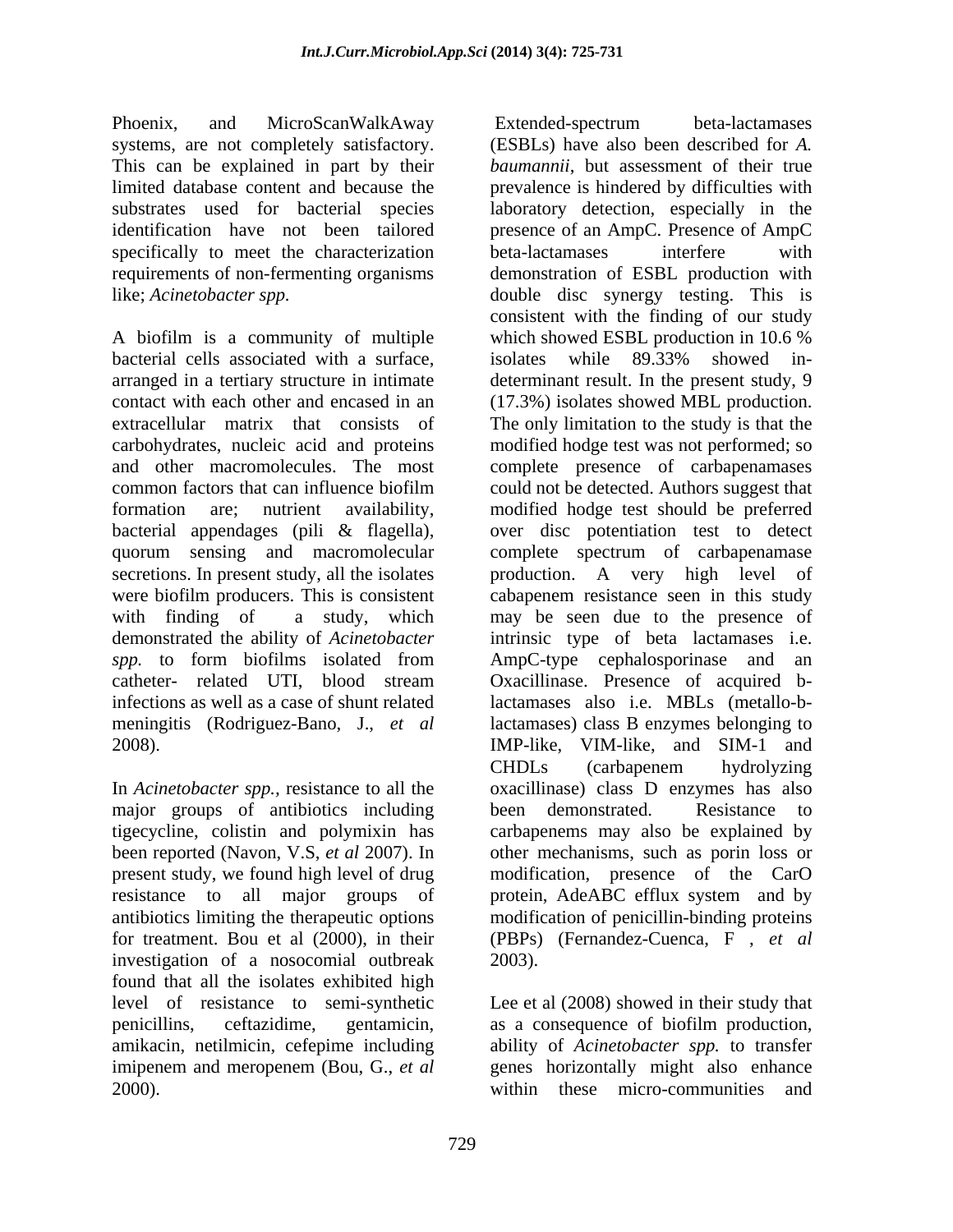facilitate the spread of antimicrobial resistance (Lee, H.W, *et al* 2008).In the twenty two weak biofilm producing medicated intravascular devices or producers.

become more and more resistant when antibiotic pressure is maintained. With a few limited options for the treatment, References imipenem and meropenem are among the drugs of choice to treat nosocomial Bou, G., Cervero, G., Dominguez, M.A., infections due to multidrug-resistant Quereda, C., and Martinez-Beltran, J. *Acinetobacter baumannii*. However, their efficacy is being increasingly outbreak caused by a multiresistant compromised by the emergence of carbapenem- hydrolyzing beta-lactamases of molecular Ambler class B (metalloenzymes) and D enzymes *baumannii* is not due solely to the (oxacillinases). Combinations of presence of beta-lactamases. J. Clin. polymyxin B, imipenem and rifampicin have been shown to be act synergistically Bouvet, P.J. and Grimont, P.A. 1986. in vitro. Tigecycline might also be useful, since tigecycline is known to be effective with the recognition of *Acinetobacter*  against some carbapenemase-producing

present study, 100% carbapenem and sulbactam has also been shown to be resistance was seen in all strong biofilm forming isolates where as 90.32 % of the isolates for the treatment of lifemedium strength biofilm producers are threatening *Acinetobacter* infections. Strict carbapenem resistant. Twenty (90.9%) of infection control practices like use of *Acinetobacter spp.* were carbapenem sensitive strains. Out of the fifty-two organism is able to establish itself by imipenem resistant isolates, 9 (17.3%) forming biofilm formation, should be isolates showed MBL production and all followed to prevent any outbreak due to these isolates were strong biofilm strains and might be a useful alternative to polymyxins. A combination of ampicillin and sulbactam has also been shown to be effective against multidrug resistant isolates for the treatment of lifemedicated intravascular devices or changing peripheral lines before the this formidable pathogen.

All the *Acinetobacter spp*. isolates were that is gradually attracting more attention obtained from ETs were colonizing the as a major public health problem. It is endotracheal suction catheters and had responsible for significant proportion of potential to cause tracheobronchitis and nosocomial infections among patients who ventilator associated pneumonia, which are critically ill and receiving care in ICU are nosocomial infections.*Acinetobacter*  facilities. With this situation together with *spp*. has potential to form biofilm and the fact that biofilm phenotype of spread resistance genes. They also have *A.baumannii* being highly refractile and the largest antibiotic resistance island recalcitrant to multiple drugs due to known so far (more than 40 resistance intrinsic resistance properties and those genes) and the genetic plasticity of *A.*  that can acquire resistant determinants *baumannii* enables it to benefit from a with increasing propensity, makes this variety of resistance mechanisms to easily pathogen one of the most difficult *A.baumanii* is a very important pathogen challenge of the day.

# **References**

- Bou, G., Cervero, G., Dominguez, M.A., Quereda, C., and Martinez-Beltran, J. 2000. Characterization of a nosocomial *Acinetobacter baumannii* strain with a carbapenem-hydrolyzing enzyme: high-level carbapenem resistance in *A.*  Microbiol.38:3299–3305
- Taxonomy of the genus *Acinetobacter baumannii* sp. nov., *Acinetobacter*